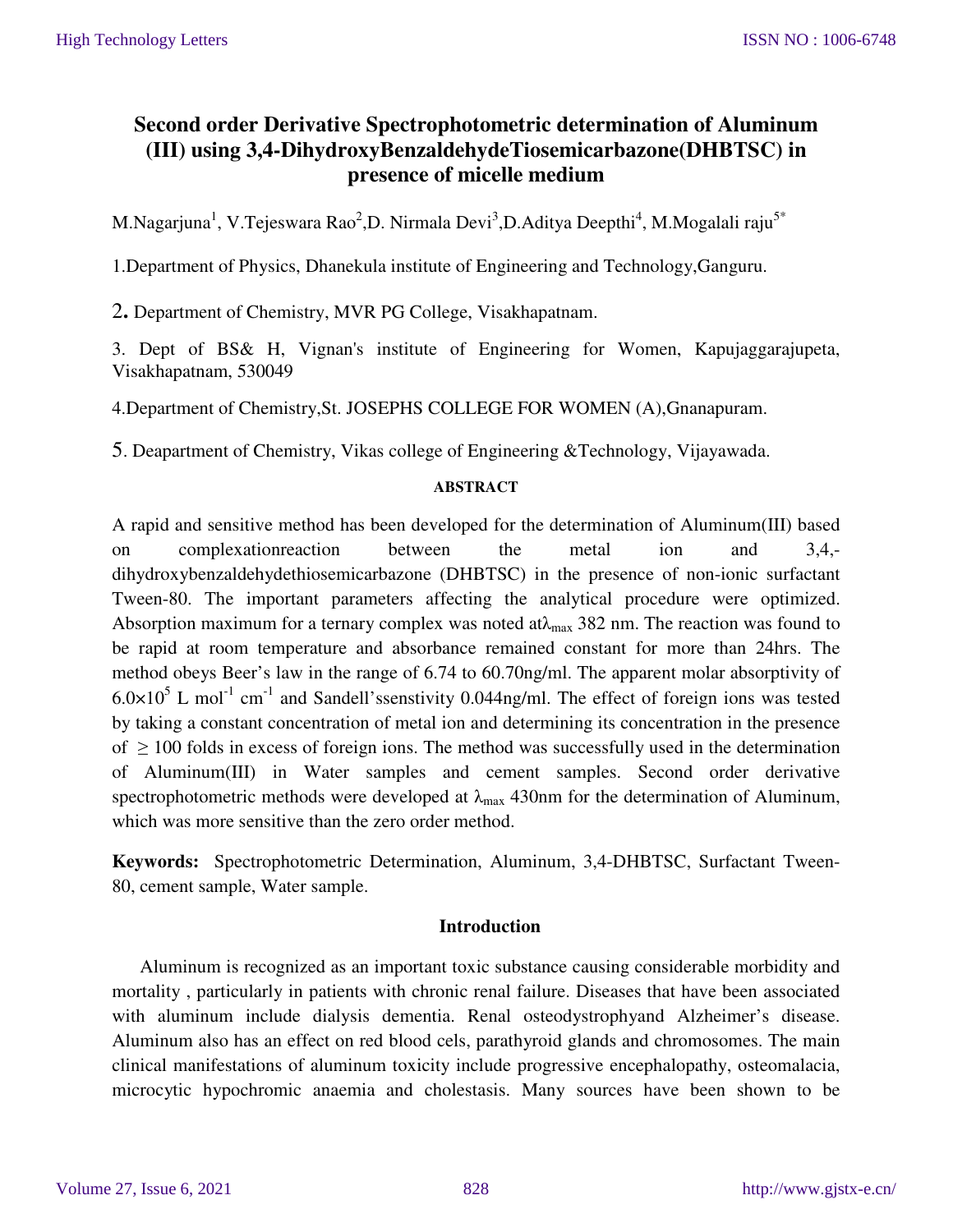contaminated with aluminum. These includethe water used for dialysis, ,medicines containing aluminum, such as aluminum- containing phosphate binding gels, total parenteral nutrition solutions , processed human serum albumin, intravenous fluids in infants and other environmental and industrialsources[1-3]

 Long-term total parenteral nutrition (TPN) patients can inadvertently receive significant amounts of aluminum present as contaminant in TPN. Many of the solutions for parenteral nutrition have an aluminum content which exceeds the suggested threshold concentration of 25  $\mu$ g 1<sup>-1</sup> recommended by the American Society for Clinicall Nutrition (ASCN) and the American Society for Parenteral and Enteral Nutrition (ASPEN)[4].

 Aluminum is among the third most abundant metals in the earths crust, with a mean concentration of 8.13% by weight[5]. Familiar uses of aluminum are in beverage cans, pots and pans , airplanes, and foil. Aluminum compounds are used in different products such as antacids, astringents, buffered aspirin, food additives, and antiperspirants. In most of the natural water, the concentration of aluminum is reported to be low due to limited solubility at the pHsnormallyencountered in fresh water. As a result of human activates, a considerable mobilization of aluminum has occurred. It is very difficult to elucidate the complete distribution of aluminum compounds in natural waters because of the large number of compounds, that all participate in dynamic interaction; the total concentration of aluminum, ranging from a few ug $L^{-1}$ in transparent neutral waters to  $m g L^{-1}$  in brownish water Of low pH and the presence of organic and other substances that might interfere with its determination[6,7].

 Among bio applications, aluminum is considered as anessential element in the nutrition of animals and humans as it acts as cofactor in numerous enzymes and play an important role in protein synthesis and cell division [8]. It also plays important role in the maintenance of cell membrane stability and in the function of immune system, It also constitutes an active ingredient in medical products intended for tropical applications. Aluminum deficiency may effect severely therefore, it is important to monitor its concentration in both environmental water samples and pharmaceutical formulations.

The organic reagents for the spectrophtotmetric determination of aluminum includepyrocatechol violet, Ferron, Oxine (8-Hydroxyquinoline).Eriochrome cyanine R and chromazurol S. Among many spectrophotometric determination methods of aluminum chromeazurol-S, pyrocathecolviolet , 8-hydroxyquinoline, ferron and eriochrome cyanine-S were commonly used [9-14]. However most of these methods were reported less sensitive. Various other reports have indicated some new hydrazones, semicarbazones and their applications to the spectrphotometric determination of aluminum were published [15-18]. The organic reagent 8-hydroxyquinolineis extracted into organic solvent such as chloroform and carbon tetrachloride. These are time consuming, tedious and involve the use of chlorinated solventgs that cause contamination in the atmosphere. They offer however ,no significant progress with respect to either sensitivity of selectivity in comparison with the method reported herein. Aluminon is a triammonium salt of 5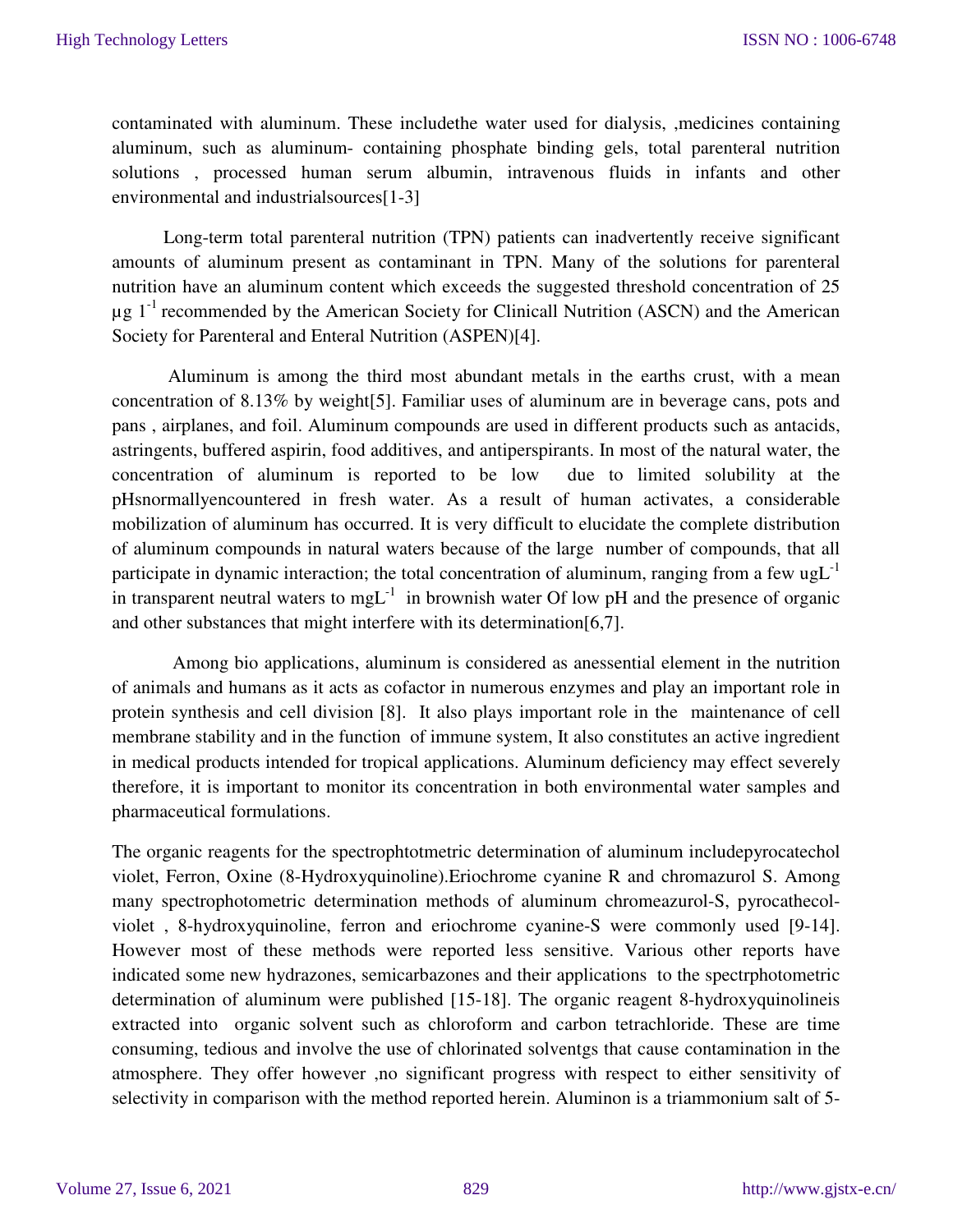[(3-carboxy-4-hydroxyphenyl)(3-carboxy-4-oxocyclohexa-2,5-dien-1-ylidene) methyl] -2 hydroxybenzoic acid and it forms a water soluble complex with aluminum which aluminum which absorbs light in the visible range of 515-530nm. It has been extensively used as a classical organic reagent for the spectrophotometric determination of aluminum in different matrices[19- 24]. The complexing properties of aluminon have been used for the spectrophotometric determination of aluminum in micellar medium.

 In the recent years,surfactants have become of great interest because of providing a reaction medium in which the sensitivity and selectivity of numerous reaction were improved [25-31]. The presenceof surfactants especially cationic surfactrants such as cetyltimethylammonium chloride (CTAC), cetylpridiniumchloride(CPC), xephiramine (Zp) have been studied for the colour reaction between various dyes and metal ions . Usually, the metal chelate complexes formed in the micellar systems are more stable than those formed in the absence of surfactants. The most remarkable advantage of surfactants includes; a)formation of the ternary complexes with the higher molar absorption I,e, increasing sensitivity, b) expansion of color reaction area or determination range, c) large bathochromic shift i,e sharp cpntract , d)resistance to the interfering ions or increase in selectivity and stability of complexes, etc,. These effect show the advantage of such surfactant systems in the development of new spectrophotometric methods for determining micro amount of metals ions anions, biological compounds.drugs and pesticides.

 In present communication, a spectroctrometric method is reported that can be used for the quantitative determination of aluminum directrlyhased on the complexationreaction between aluminum ion and alluminon in the presence of cationic surfactant CPC. Different factors affecting the reaction of alumimum in miucellar media were optimized. The proposed method has been successfully applied to the determination of aluminum in water samples from different origin and pharmaccutical products. The results were compared with those obtained by employing n FAAS technique and a good agrememnt is observed.

Recently enhanced sensitivity in spectrophotometer was achieved by utilizing the ability of certain surfactants to sensitize the binary complexes of the metal ion with chromogenic ligands[21,22] sensitization are result of the replacement of acidic protons of the liganded dye molecure by surfactant[23] (or) adsorption of the metalreagent complex on the micelles of the surfactant [24] cationic, anionic and nonionic surfactants are often used to sensitize the metallochromic indicators . In this context, updated surfacactant – sensitized reaction have recently been developed in sepctrophotometr[25-29].

 The present study was hence planned to suggest a very simple and reasonably good method for determination of mercury ions at low concentration, using the reported reagent. DHBTSC as binary complex and sensitizing the reagent with Tween 80 as ternary complex using spectrophotometer which is still frequently used because of its low cost and simplicity.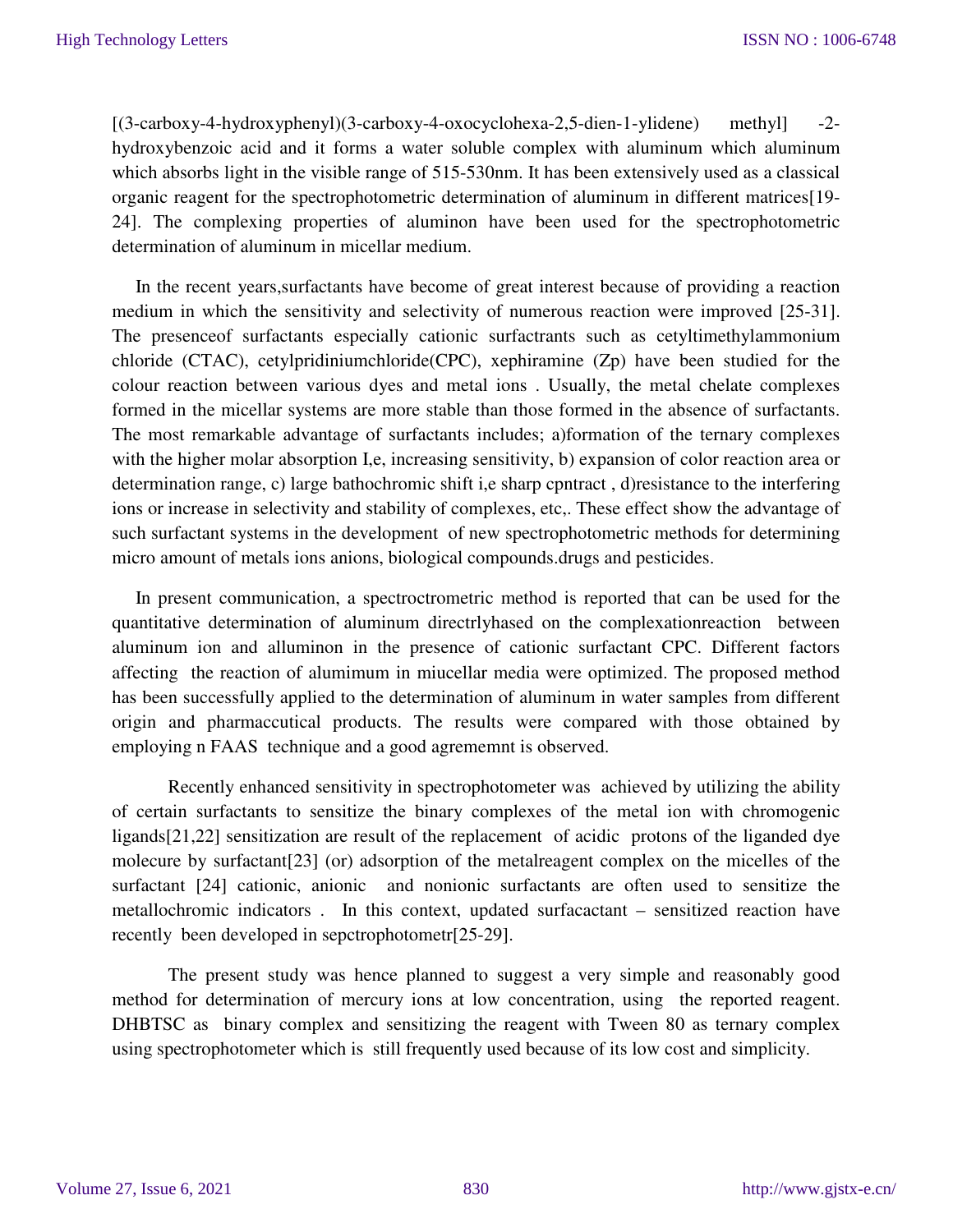### **Experimental**

### **Apparatus**

The Absorbance and pH measurements were made on a Shimadzu UV-visible spectrophotometer ( Model UV -160A) fitted with 1cm Quartz cells and Philips digital pH meter ( model L1 613 respectively.)

### **Reagents and solutions**

**Preparation of 3,4-di hydroxybenzldehydethiosemicarbazone( DHBTSC):**The Reagent ( DHBTSC) is prepared by the sah and Daniels procedure. 7 g of 3,4-dihydroxybenzaldehyde(1) was dissolved in 100 mL of methanol and 4.6 g of thoisemicarbazide(2) were dissolved in hot water. The two solutions were taken in 250 mL Erlynmeyer flask and refluxed for 3 hrs. pale yellow colored crystals were separated out on cooling. These crystals were collected by filtration and washed several times with hot water and 50 persent methanol. The product(3,4 dihydroxybenzaldehydethiosemicarbazone)(3) (m.p 221-223<sup>0</sup>c) was recrystallisedtwise from boiling methanol and dried in vacuum.



All chemicals used were of analytical reagents grade or the highest purity available. Double distilled deionized water, which is non-absorbant under ultraviolet radiation, was used throughout. Glass vassals were cleaned by soaking in acidified solutions of  $KMnO_4$  or  $K_2Cr_2O_7$ , followed by washing with concentrated  $HNO<sub>3</sub>$  and rised several times with deionized water.

**Tween-80 solution 1%.** . A 100 mL of Tween-80 solution was prepared by dissolving 1 mL of pure tween-80 in 100 mL if doubly distilled deionized water, sonicated for 15 min and diluted with deionized water when it became transparent.

## **3,4-Dihydroxybenzaldehydethiosemicarbazone (DHBTSC ) (1 X 10-4mol/dm<sup>3</sup> )**

A 25 mL solution was prepared by dissolving 0.0528 g of recrystalised sample in dimethylformamide and it was suitably diluted to get the required concentration.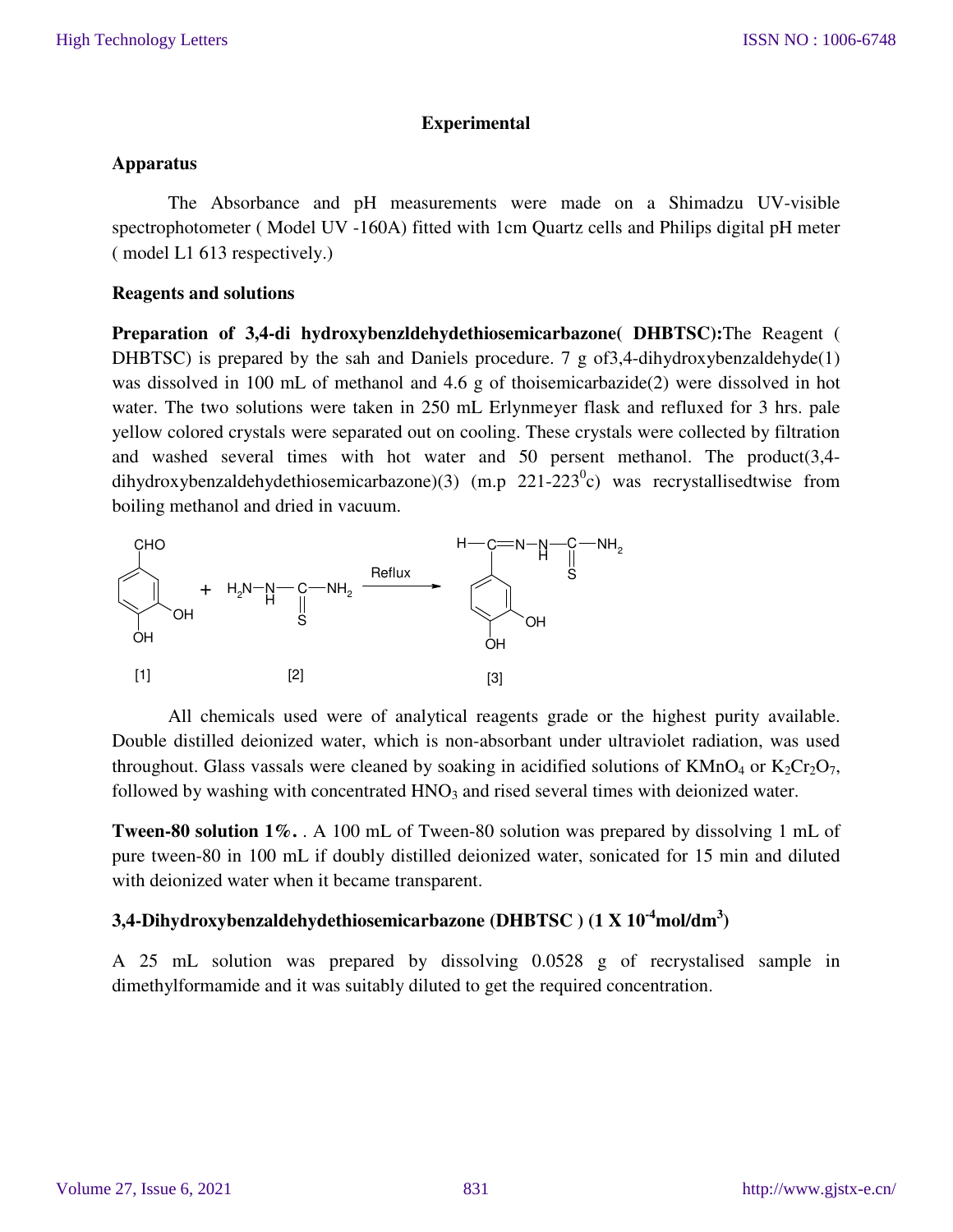## **Aluminum (III) standard solution (1.0 X 10<sup>3</sup> µg/mL)**

Aluminum slanderedsolution was prepared by dissolving 0.4941 g of (Aldrich) in distilled water and diluted to 100 mL with distilled water. Working standered solutions were standardized by a potentiometric method.27.

### **Procedure**

### **Direct spectrophotometry**

In each of set of different 10 mL volumetric flasks, 5 ml of buffer solution (pH 6.0),1 mL of DHBTSC(1 x  $10^{-3}$ mol/dm<sup>3</sup>) and various volumes of 1x  $10^{-6}$ mol/dm<sup>3</sup> Aluminum(III)finally added 1 mL of 1% Tween-80 and f solution were taken and made up to the mark with double distilled water. The absorbance was measured at 382nm against the reagent blank. The calibration plot was prepared by plotting the absorbance against the amount of Aluminum(III).

### **Second order derivative spectrophotometry**

For the above solutions, second order derivative spectra were recorded with a scan speed of fast (nearly 2400 nm  $min^{-1}$ ); slit width of 1 nm with nine degrees freedom, in the wavelength range 390-510 nm. The derivative amplitude measured at wavelength 430 nm and plotted against amount of Aluminum(III) to obtain the calibration.

The calibration graph follows the straight line equation  $Y = aC + b$ ; where C is the concentration of the solution, Y is measured absorbance or peak or valley height and a and b are constants. By substituting the corresponding experimental data substituted in the above equation, the calibration equations were calculated as  $A_{382} = 0.3706C - 0.099$  for zero order method ,  $A_{430}$  $= 0.022C + 0.0034$  for second order derivative method.

### **Results and Discussion**

### **Factors affecting the absorbance**

### **Absorption spectra**

The absorption spectra of the Aluminum (III)-3,4-DHBTSC system in a micellar medium were recording using a spectrophotometer. The absorption spectra of the Al(III)-3,4-DHBTSC is a symmetric curve with the maximum absorbance at 382nm and an average molar absorption coefficient of 6.0 x  $10^5$ L mol<sup>-1</sup> cm<sup>-1</sup>(*Fig. 1*). The reagent blank exhibited negligible absorbance, despite having a wavelength in the same region. In all instances, measurements were made at 382 nm against a reagent blank.

**Effect of surfactant:** of the various surfactants [nonionic{poly oxyethylenedodecylether(Brij -35), Polyoxyethylenesorbitanmonoplamitate ( Tween-40), Polyoxyethylenesorbitanmonioleate(Tween-80), Triton-X-100}; cationinc cetyltrimethylamoniumbromite(CTAB) } : and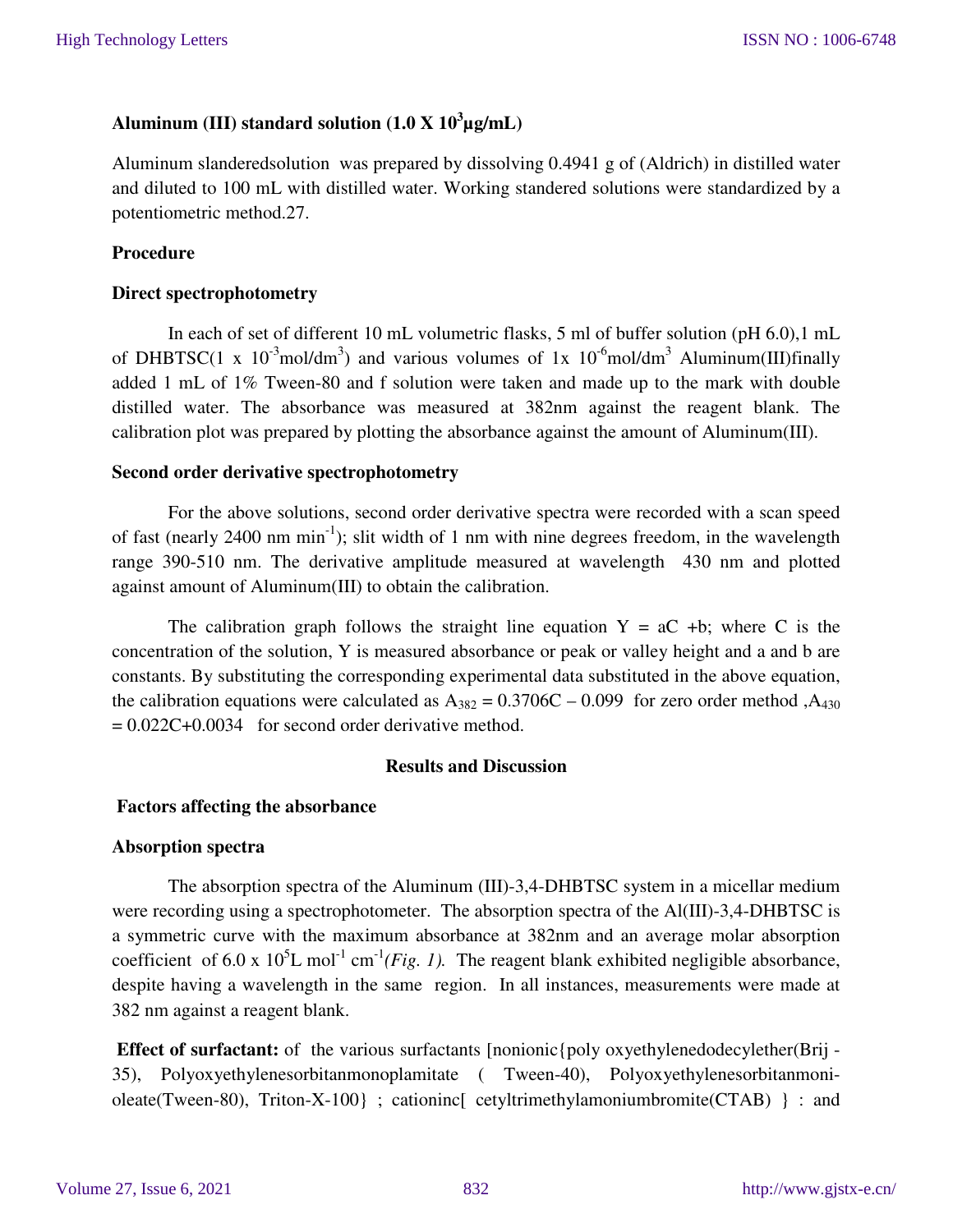anionic { cetlpridinium chloride (CPC) , sodium dedecy sulfate SDS } studied. Tween-80 was found to be the best surfactant for the system. In a  $1\%$  (V/L) Tween-80 medium however, the maximum absorbance was observed hence, a  $1\%$ (V/L) Tween-80 solution was used in the determination procedure.

Different volumes of  $1\%$ (V/L)Ttween-80 were added to a fixed metal ion concentration, and the absorbance was measured according to the standard procedure. It was observed that at 26.98ng/ml Hg-chelate methal.0.25-1.75 mL of 1%(V/V) Tween-80 produced a contestant absorbance of the A(III)l-chelate*(Fig. 2*). A greater Excess of Tween-80 were not studied. For all subsequent measurements, 1mL 1%(V/V) Tween-80 was added*.* 

### **Effect of Acidity**

 The absorbance of the complex reaches a maximum over a pH range of 5.0 to 7.0. The higher pH values may lead to hydrolysis of Al(III) -3,4-DHBTSC system. The absorbance was at a maximum and constant when a 10 ml of solution  $(1mgL^{-1})$ ; path length ,1) contained 1-7 mL (  $pH6.0$ ) of acidic buffer at room temperature (25 $\pm$ 5 c). Outside this range of acidity, the absorbance decreased *(Fig. 3*) . For all subsequent measurements 5.0 ml (pH 6.0)acidic buffer was added.

### **Effect of time**

The reaction is very fast. Constant maximum absorbance was obtained just after dilution to volume, and remained strictly unaltered 24h.

### **Effect of reagent concentration:**

Different molar excess of 3,4 –DHBTSC were added to a fixed metal –ion concentration, and the absorbance's were measured according to the standard procedure. It was observed that at 26.98 ng/ml Aluminum metal( optical path lenth , 1 cm) reagent molar ratios 1:10 and 1:100 produced a constant absorbance of the Al(III)-Chelate*(Fig. 4*) . A greater excess of the reagent was not studied. For all subsequent measurement  $1mL$  of  $1X10^{-3}mol/dm^3$  3,4 -DHBTSC reagent was added.

### **Calibration graph (Beers Law and sensitivity)**

 The Calibration curve for the determination of mercury has been constructed *(Fig. 5*) using the optimum experimental conditions. The straight line calibration curve indicates that Beers' law is obeyed at least over a range of 6.74 to 60.70 ng of Aluminum(III) per10 mL.Linear regression analysis of the calibration curve gives a correlation coefficient of 0.9945. The apparent molar absorptivity( $\epsilon_{382}$ ) calculated from the slop of regression line is 6.0 X 10<sup>5</sup>L  $mol<sup>-1</sup>$  cm-1The Sandell's sensitivity( concentration for 0.001 absorbance unit) was found to be 0.044ng cm<sup>-2</sup>.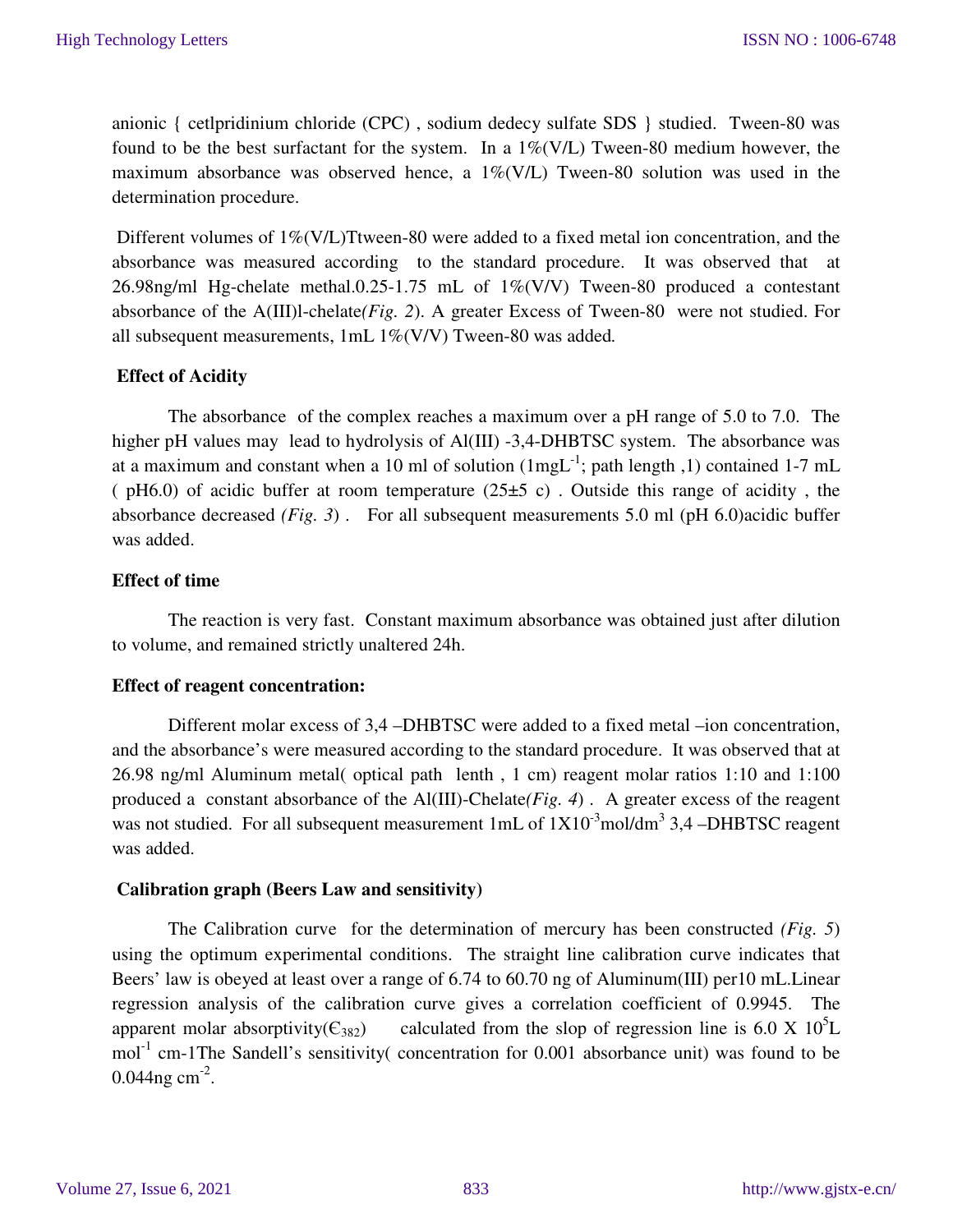### **Effect of foreign ions :**

 To study the selectivity of the proposed method, the effect of diverse ions on the determination of Al(III) was investigated by adding a known quantity of the desired ion to a solution containing 26.98 ng/mL of Al(III) which was determined as described in the given procedure. The tolerance limit was defined as the concentration at which the species caused an error of less than ±5%. The results obtained are summarized in *Table 1*. Based on the results , most cations and anions did not interfere with the Al(III) determination even intheir presence in the amounts 1000 fold greater than Al(III). In the absence of a making agent, Fe(III) did not interfere with the Al(III) determination up to 50-fold concentration of this ion. Interferences caused by  $\rm cr^{3+}$ ,  $\rm Hg^{2+}$ , and  $Fe^{3+}$  could be masked with EDTA (100  $\mu$ g mL<sup>-1</sup>) up to 100-, 30-, and 80-fold respectively. An advantage of this methodis low interference effect of Fe(III) on the determination of Al(III). The results clearly confirm selectivity of the ;method.

### **Composition of the Metal –Reagent complex**

Jobs method of continousvariation(*Fig .6*) and the molar – ratio method were applied to ascertain the stoichiometeric composition of the complex.  $Al(III)$  -3,4-DHBTSC(1:1) complex was indicated by both methods. The stability constants was determined by Jobs Method as 0.52  $X10^7$ .

### **Applications**:

The Present method was successfully applied to the determination of Aluminum in water and cement samples.

### **Determination of Aluminum in water samples**

The proposed method was applied for the determination of Aluminum in water samples collected in different parts in Visakhapatnam city and River Krishna, River Godavari. The samples were stored at  $\sim 5^0$ c in metal free polyethylene bottles. The water samples were filtered through a whatman filter paper No 41 in a pyrex glass beakers. The contents were evaporated to nearly dryness and re-dissolved with 10 mL of double distilled water. Then the solution was transferred in to a 25 mL measuring flask and made up to the volume with double distilled de-ionized water. To determined the accuracy of the method, a known amount of aluminum was determined. 2.0 mL of pre-concentrated water sample was taken in to a 10 mL measuring flask and spiked with known amount of aluminum and contents were determined following the general determination procedure. Absorbance was measured after 10 minutes at 382 nm, relative to a blank prepared in the same way except the addition of aluminum. The results shows a good recovery of aluminum from water samples(*Table 2.).*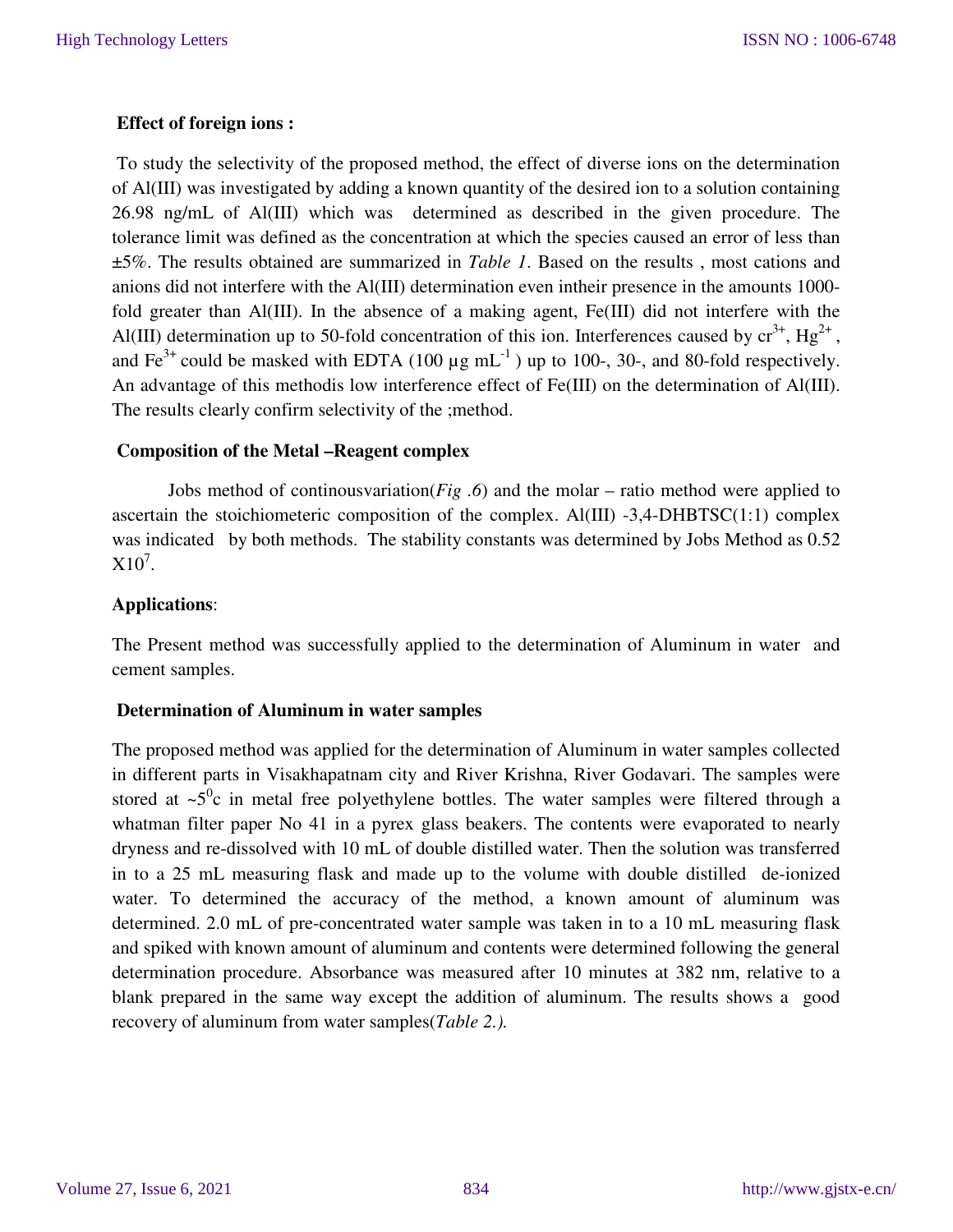### **Determination of Aluminum in cement sample**

The developed method was applied for the determination of Aluminum in cement sample. Required amount of cement is taken, dissolved in concentrated hydrochloric acid and digested for half an hour by heating on a hot plate. The solution is cooled and filtered and filtrate is collected quantitatively in 50 mL standard flask and made upto the mark with double distilled water. To determined accuracy of the method , a known amount of aluminum was determined. A known aliquot of sample is taken in 10 mL volumetric flask containing 5 mL of buffer of  $pH(6.0)$ , 0.5 mL of 0.1 mol dm<sup>-3</sup> citrate solution (to mask iron), 0.5 mL of 0.1 mol dm<sup>-3</sup>thiourea solution (to mask copper) amd 1.0 mL of the reagent solution were added to the flask and the contents are made up to the mark with distilled water. The absorbance of the solution was measured at 382 nm against reagent blank. The amount of aluminum present in the sample was determined from the pre-determined calibration plot. The results are presented in the *Table 3.*

### **Second order derivative method**

The second order derivative curve recorded *(Fig. 7*) for experimental solution showed the derivative amplitude were measured at 430 nm (peak) for different concentrations of Aluminum(III) and plots were made between the amount of Al(III) and the derivative amplitude. The plots were linear and obeyed Beer`s law in the range 5.396-21.584 ng/mL at 430 nm respectively.

### **Comparison of results**

The analytical characteristics of the zero and second order derivative methods in the present investigations for Aluminum(III) were compared and present in *Table 4*. The results in this table reveal that second order derivative method is more sensitive and selective than the zero order method.

The sensitivity of the zero method in the present investigations was compared with those of some reported methods and presented in *Table 5*

### **Conclusion**

This method offers several interesting features such as simplicity, rapidity, and low cost besides sensitivity. The number of associated elements does not interfere in the determination. The selectivity of the reagent is also improved by the use of suitable masking agents to suppress the interference of metal ions like Fe(III), Hg(II), and Cr(III). Hence the proposed method is recommended for the determination of Aluminum (III) with DHBTSC in presence of micelles by spectrophotometric method, at minor and trace levels, besides its use for analysis of real samples such as water and cement samples.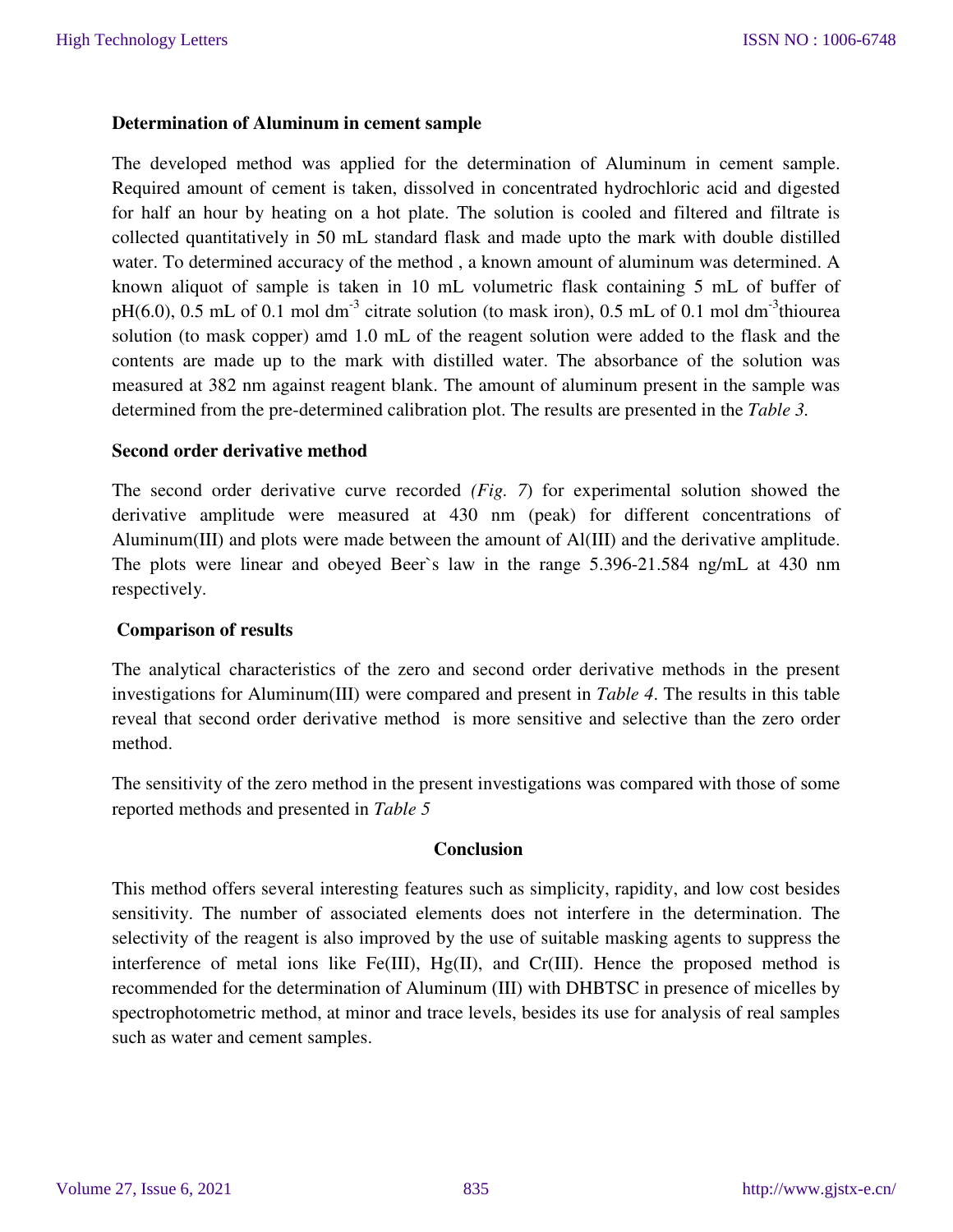## **References**

- 1. K.Popiska, J.Kierku, M.Lyszkowska, J.Socha, E.Pietraszek, W.Kmiotek and J.Ksiazyk*, Nutrition*, **1999**,9,.683.
- 2. M.Blanua, L.Prester, M.crnogorac, Z.Pureti, L.Bubi-Filipi and Z.Dadi*, Arh. Hig.RadaToksikol*., **1997**,48, 197.
- 3. B.Gammelgaard and E.Sandberg*, J.Trace Elem, Electrolytes Health Dis*.,**1989**, 3 , 39
- 4. M. Marta Luconi, A. Roberto*, Analyst,***2001**,126, 1172-1176
- 5. .B.Mason in: The Earth Sciences (A.N.Strahler)(Harper &Row, New ork, 2<sup>nd</sup>, *Eds*.(**1971**).
- 6. C.F.BacsJr and R.E.Mesmer: *The Hydrolysis of Cation, John Wiley & Sons, New York*, (**1976**).
- 7. J.urgess, *Analyst,***1992**, 117, 605.
- 8. I.A1- Saleh and N.Shinwari*, Biometals*,**1996**, 9, 385.
- 9. C.Exley and J.D.Birchall*, Polyhedron*, **1992**, 11, 1901.
- 10. N.W.Menzies,L.C.Bell and D.G Edwards*, J.Soil Sci*.,**1991**,42, 585.
- 11. G.M.Morrison*, Analyst*, **1990**, 115, 1371.
- 12. R.W.Gensemer*,J.Phycol*, **1990**, 126, 250.
- 13. B.Fairman andA.Sanz-Medel*, IntJ.Environ. Anal.chem*.**1993**, 50, 161.
- 14. J.R.Kramer,J.Gleed and K.Gracey*, Anal.ChimActa*.,**1994**, 284, 599.
- 15. D.Chakravarti, Y.Lu, J.Cheng,M.H.Back and W.H.Schroeder*,Anal. Chim.Acta*. **1993**, 284, 47.
- 16. G.Zhang andH.Q.Yang, Fenxi Huaxue,**1990**, 18, 933.
- 17. X.Z.Fan,B.C.WuH.C.Liu, C.Wu,Huadong,XuebaoZirankexueban.**1993**, 3, 69.
- 18. S.Kamino.T.Yamaguchi, I.Mori, T.Miyamoto, M.Kusumi and Y.Fikota*. Anal. Sci.,***2005**, 21, 549.
- 19. A.K.Alva and D.G.Edwards, C.J.Asher and F.P.C.Blamey*, Soil Sci,Soc,Am,J*.**1986**, 50, 133.
- 20. A.K.Alva and D.G.Edwards, C.J.Asher and F.P.C.Blamey*, Soil Sci,Soc,Am,J*.**1986,** 50**,**  959.
- 21. A.D.Noble, M.E. Sumner and A.K.Alva*, Soil Sci.Soc.Am.J*.**1988,** 52, 1398.
- 22. A.D.Noble, M.E. Sumner and A.K.Alva*, Soil Sci.Soc.Am.J*.**1988**, 52, 1059.
- 23. A.K.Alva and M.E.Sumner*, Soil,Sci.***1989**, 147, 278.
- 24. D.F.Evans, J.Parr and E.N.Coker*,Polyhedron*, **1990**,9, 813.
- 25. S.Liu*,Analyst*,**1982**, 107, 428.
- 26. A.S.Amine and Y.M.Issa,*JPharmaceut,Biomed.Anal*., **2003**, 31, 491.
- 27. M.Benamor,K.Belhamel and M.T.Draa*,J.Pharmaceut,Biomed. Anal*.,**2000**, 23,1033.
- 28. C.D.Stalikas and T.Trend, *Anal Chem*.,**2002**, 21, 343.
- 29. M.Soylak and O.T.Glu,*Talanta*,**2000**, 53, 125.
- 30. X.ZhuL.Bao,R.Guo and J.Wu*,Anal.Chim. Acta*, **2004**,43, 523..
- 31. A.Safavi, M.Mizaee and H.Abdollahi*, Anal, Lett*,**2003**, 36, 699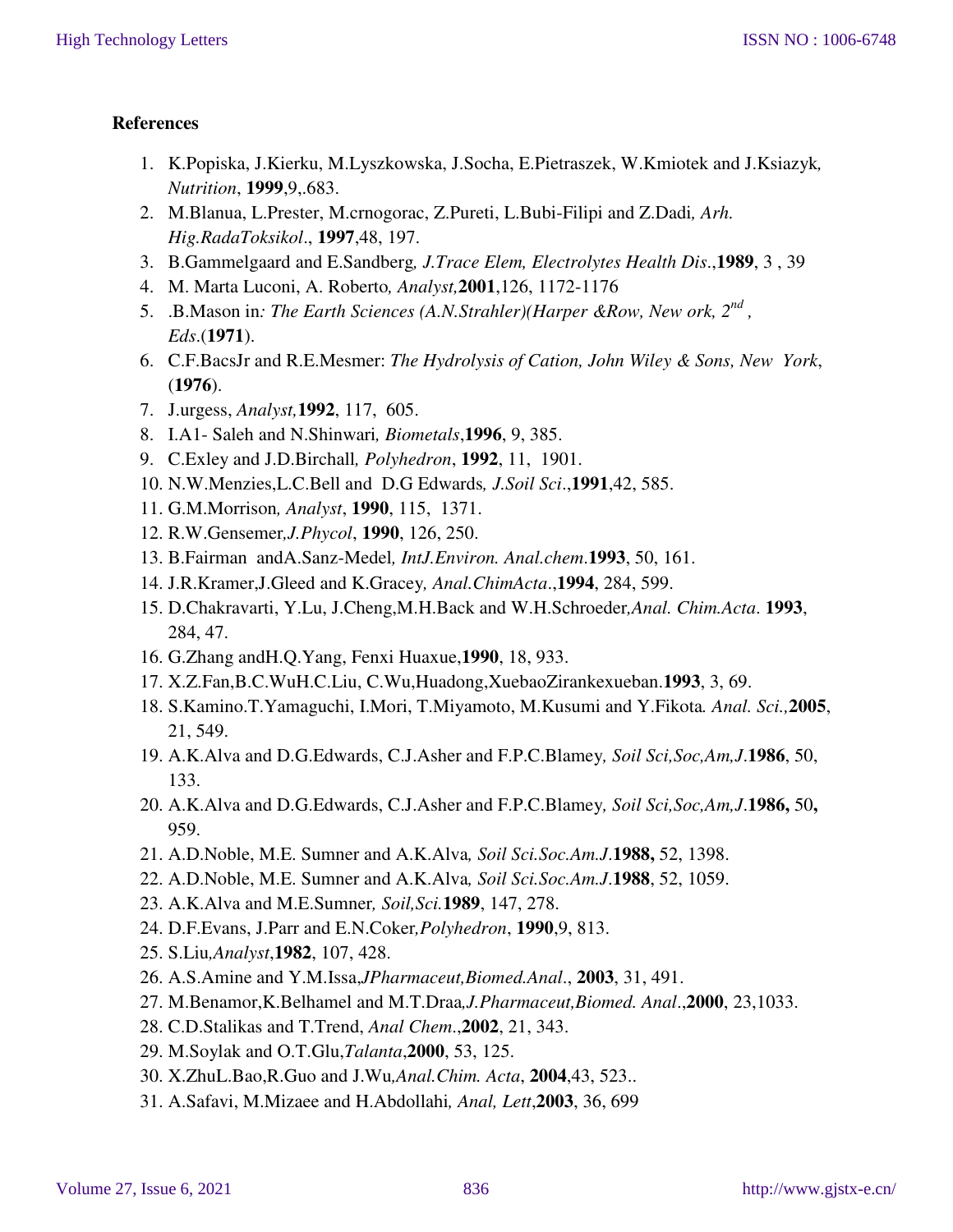- 32. M. Buratti, C. Valla, O. Pellegrino, FM Rubino and Colombi*, Anal Biochem*, **2006**, 63, 353.
- 33. MJ. Ahmed and J. Hossan*Talanta*, **1995**,42, 1135
- 34. AM. Diaz, JMH. Mariscal, MIP. Reguera and LFC Vallvey, *Talanta*,**1993**, 40, 1059
- 35. NK.Agnihotri, HB. Singh, RL. Sharma and VK. Singh, *Talanta,***1993**, 40**,** 415
- 36. H. Ying-Ping, Y. Ke-mei and Z. Hua-shan*, J. Natural Sci*,**1999**, 4, 219
- 37. JH. Mendez, RC. Martinez, BM Cordero and LG. Davila*,AnalyticaChimicaActa.* **1983**, 149:379.
- 38. M.Jamaluddin Ahmed, M. ReazulHoque, A.S.M. ShahedHossainKhan *,Eurasian J. Anal.Chem*,**2010**, 5, 1-15.

*Table 1*: Tolerance limit of interfering ions in the determination of 26.98 ng mL<sup>-1</sup>of Al(III).

| Ion                                                                                                                                                                                                                                                                        | Interferent $-$ to $-$ analyte ratio (w/w) |  |  |  |
|----------------------------------------------------------------------------------------------------------------------------------------------------------------------------------------------------------------------------------------------------------------------------|--------------------------------------------|--|--|--|
|                                                                                                                                                                                                                                                                            |                                            |  |  |  |
| Na <sup>+</sup> ,K <sup>+</sup> ,Ba <sup>2+</sup> ,Ca <sup>2+</sup> ,Mg <sup>2+</sup> ,Ni <sup>2+</sup> ,Mn <sup>2+</sup> ,Li <sup>+</sup> ,Co <sup>2+</sup> ,Pt <sup>2+</sup><br>Au <sup>3+</sup> , So <sub>4</sub> <sup>2</sup> -,Cu <sup>2+</sup> ,<br>Sr <sup>2+</sup> |                                            |  |  |  |
|                                                                                                                                                                                                                                                                            | $1000^a$                                   |  |  |  |
|                                                                                                                                                                                                                                                                            | 400                                        |  |  |  |
| $CN-$                                                                                                                                                                                                                                                                      | 300                                        |  |  |  |
| <b>EDTA</b>                                                                                                                                                                                                                                                                | 100                                        |  |  |  |
|                                                                                                                                                                                                                                                                            | 50                                         |  |  |  |
| $Fe^{3+}$<br>I, $Cr^{3+}$ , $Hg^{2+}$                                                                                                                                                                                                                                      | $\overline{2}$                             |  |  |  |

<sup>a</sup> Maximum ratio tested

*Table 2*. Determination of Aluminum in water

| Matrices                            | $Added(\mu g)$ | Found( $\mu$ g) | Recovery $(\%)$ |
|-------------------------------------|----------------|-----------------|-----------------|
| Tap<br>water(Visakhapatnam<br>city) | 4.0            | 3.86            | 96.50           |
|                                     | 8.0            | 7.54            | 94.25           |
| River water, Krishna                | 4.0            | 3.86            | 96.50           |
|                                     | 5.5            | 5.18            | 94.18           |
|                                     | 7.0            | 6.56            | 93.71           |
| River Godavari                      | 5.5            | 5.24            | 95.27           |
|                                     | 7.0            | 6.75            | 96.42           |
|                                     | 8.5            | 8.12            | 95.52           |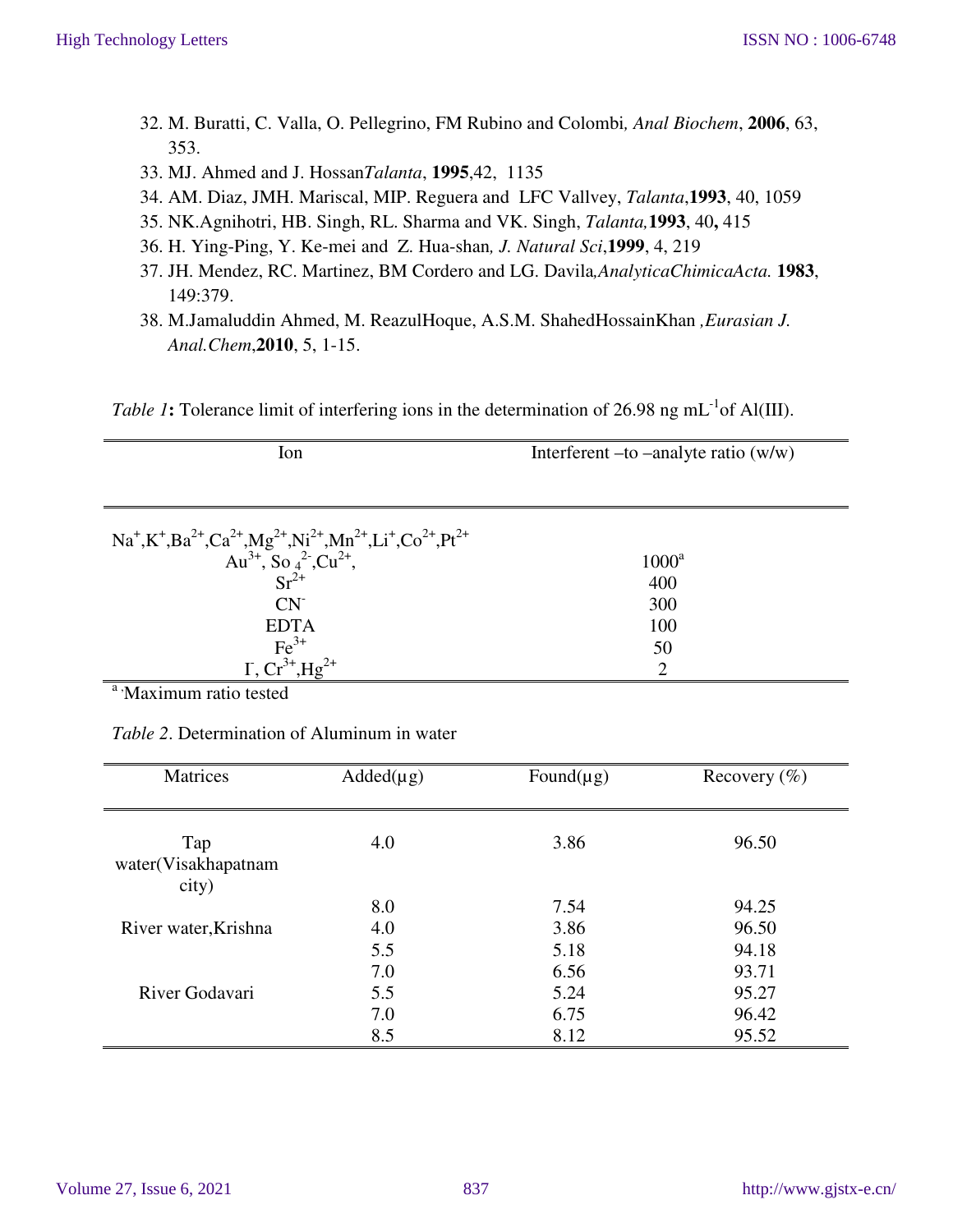| Sample and composition $(\%)$                                                                                                                                                                      | <b>Amount of Aluminum</b> |                 | Relative error $(\%)$ |  |  |
|----------------------------------------------------------------------------------------------------------------------------------------------------------------------------------------------------|---------------------------|-----------------|-----------------------|--|--|
|                                                                                                                                                                                                    |                           |                 |                       |  |  |
|                                                                                                                                                                                                    | $Taken(\mu g)$            | Found( $\mu$ g) |                       |  |  |
|                                                                                                                                                                                                    |                           |                 |                       |  |  |
| Portland cement <sup>*</sup>                                                                                                                                                                       | 0.400                     | 0.403           | $+1.5$                |  |  |
|                                                                                                                                                                                                    | 0.800                     | 0.805           | $+1.25$               |  |  |
|                                                                                                                                                                                                    | 1.200                     | 1.203           | $+1.5$                |  |  |
| *Cao = 50.60, Sio <sub>2</sub> = 20.25, Al <sub>2</sub> o <sub>3</sub> = 5.10, Mgo = 2.3, Fe <sub>2</sub> o <sub>3</sub> = 1.2, So <sub>3</sub> = 1.2, NaO <sub>2</sub> = 1, K <sub>2</sub> O = 1. |                           |                 |                       |  |  |

## *Table 3.* Determination of Aluminum in cement sample

*Table 4.*Comparison of results of Aluminum(III)

| Parameter                                               | Zero order        | Second derivative |
|---------------------------------------------------------|-------------------|-------------------|
|                                                         |                   |                   |
| Analytical wave length(nm)                              | 382               | 430               |
| Beer's law range(ng/mL)                                 | 6.74-60.70        | 5.396-21.584      |
| Angular coefficient(m)                                  | 0.3706            | 0.0.022           |
| $Y-intercept(b)$                                        | 0.0.099           | 0.0034            |
| Correlation coefficient $(r)$                           | 0.9945            | 0.9987            |
| Standared deviation(s)                                  | 0.0126            | 0.019             |
| Molar absorptivity( $\varepsilon$ )(L mol <sup>-1</sup> | $6.0 \times 10^5$ | $8.7 \times 10^5$ |
| $\text{cm}^{-1}$ )                                      |                   |                   |

## *Table 5*. Comparison with other methods

| Reagent              | Medium              | pH                                                                       | Molar<br>absorption<br>$CO-$<br>efficient(L<br>$mol^{-1}cm^{-1}$ | Beer's law           | Remarks                                                          |
|----------------------|---------------------|--------------------------------------------------------------------------|------------------------------------------------------------------|----------------------|------------------------------------------------------------------|
| Methylthymolblue[32] | Extraction          | $1.5 - 4.7$                                                              | $1.32 \times 10^3$                                               | $0.15-1(\mu g/mL)$   | Solvent<br>extractive, Less<br>selective, Less<br>sensitive.     |
| Morin $[33]$         | Ethanolic<br>medium | $0.01 -$<br>0.05(m)<br>ol L<br>$^1$ )H <sub>2</sub> SO<br>$\overline{4}$ | 5.3 x $10^3$                                                     | $0.05 - 5(\mu g/mL)$ | Less selective,<br>Lesssensitive,<br>Lengthy.                    |
| Chrome azurol S [34] | Extraction          | 5.5                                                                      | $2.4 \times 10^3$                                                | $0.6-4(\mu g/mL)$    | Less selective,<br>Lesssensitive,<br>Lengthy, time<br>consuming. |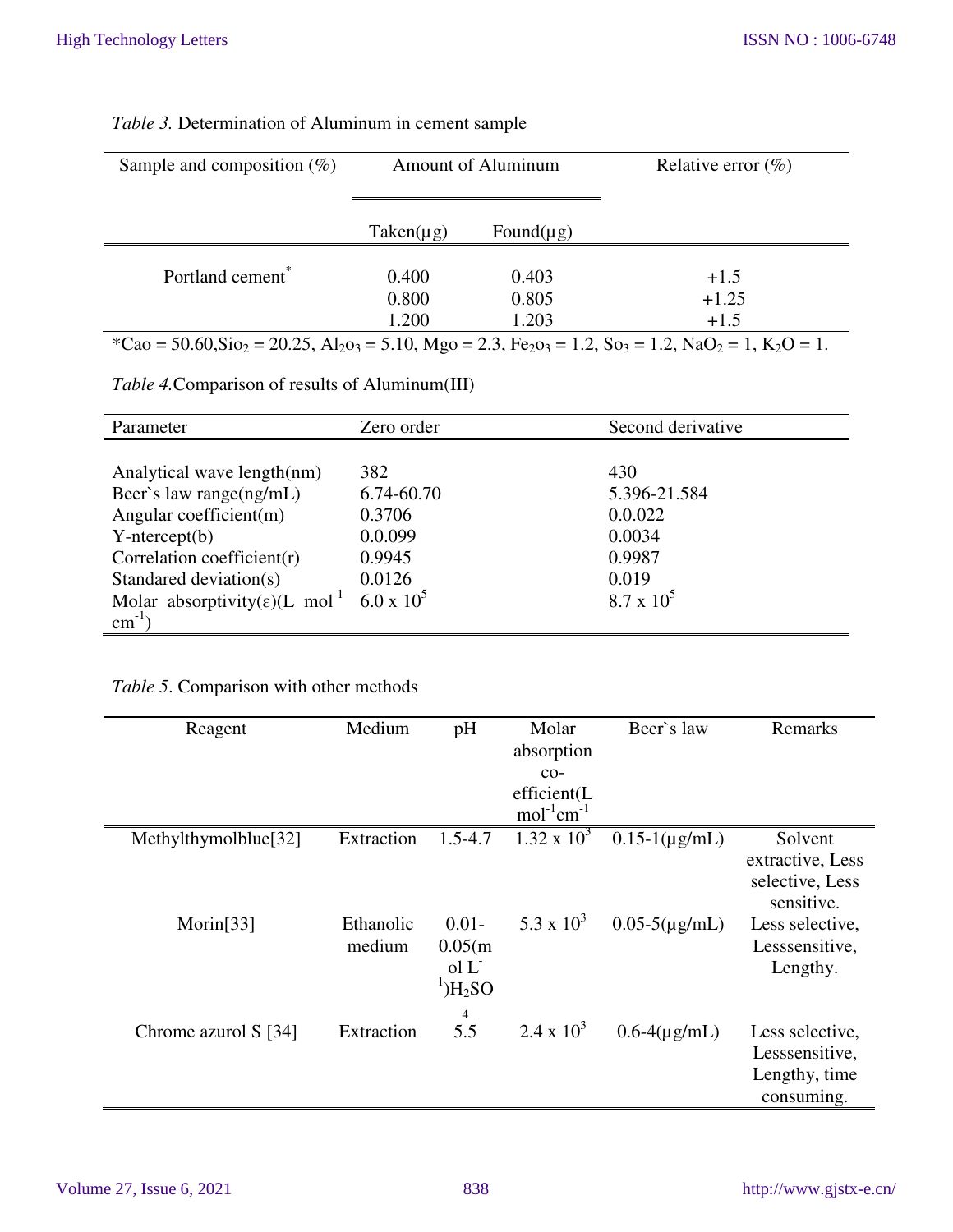| $5,8$ -dihydroxy-1,4     | Non-ionic         | 4.7                            | $1.04 \times 10^4$ | $0.01 -$             | Less selective,                |
|--------------------------|-------------------|--------------------------------|--------------------|----------------------|--------------------------------|
| -naphthoquinone[35]      | surfactant        |                                |                    | $1.08(\mu g/mL)$     | Less sensitive.                |
|                          |                   |                                |                    |                      |                                |
| 2,3,7-trihydroxy-9       | Aqueous           | 6.5                            | $1.1 \times 10^4$  | $0-2.2(\mu g/mL)$    | Less selective                 |
| $-[4-(2,4-$              |                   |                                |                    |                      | due to much                    |
| dihydroxy)phenylazol     |                   |                                |                    |                      | interference,                  |
| [36] [phenylfluorone]    |                   |                                | $1.7 \times 10^3$  |                      | Less sensitive.                |
| Alizarin red S [37]      | Acetate<br>buffer | 4.75                           |                    | $0.1 - 10(\mu g/ml)$ | Less selective<br>due to much  |
|                          |                   |                                |                    |                      | interference,                  |
|                          |                   |                                |                    |                      | Less sensitive.                |
| 2-hydroxynaphthaldehyde- | Aqueous           | 1.25 x                         | $2.21 \times 10^4$ | $0.01 - 2(\mu g/ml)$ | Less selective,                |
| benzoylhydrazone[38]     |                   | 10 <sup>°</sup>                |                    |                      | Lesssensitive,                 |
|                          |                   | $4$ mol/L                      |                    |                      | Lengthy                        |
|                          |                   | H <sub>2</sub> SO <sub>4</sub> |                    |                      |                                |
| $3,4-$                   | Aqueous           | 6.0                            | $6.0 \times 10^5$  | $6.74 - 60 -$        | Ultrasensitive,                |
| dihydroxybenzaldehyde-   |                   |                                |                    | 70(ng/ml)            | Highly                         |
| thiosemicarbazone(DHBTS  |                   |                                |                    |                      | selective,                     |
|                          |                   |                                |                    |                      | Aqueous                        |
| (Present method)         |                   |                                |                    |                      | reaction                       |
|                          |                   |                                |                    |                      | medium. Very<br>simple& rapid, |
|                          |                   |                                |                    |                      | Non-extractive.                |
|                          |                   |                                |                    |                      |                                |



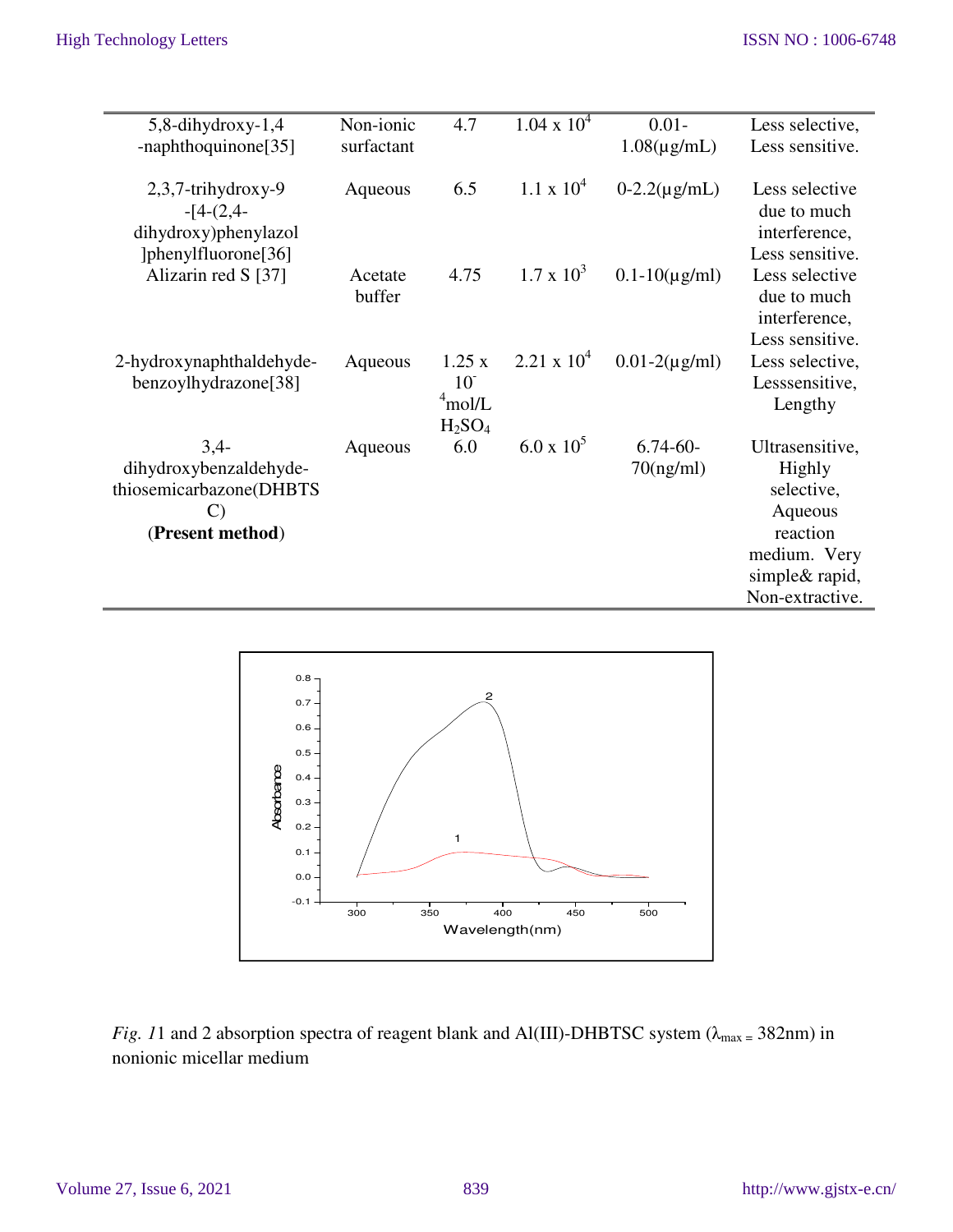

*Fig. 2* Effect of surfactant on the absorbance of the Aluminum(III)-DHBTSC system



*Fig. 3* Effect of Buffer solution on the absorbance of the Aluminum(III)-DHBTSC system



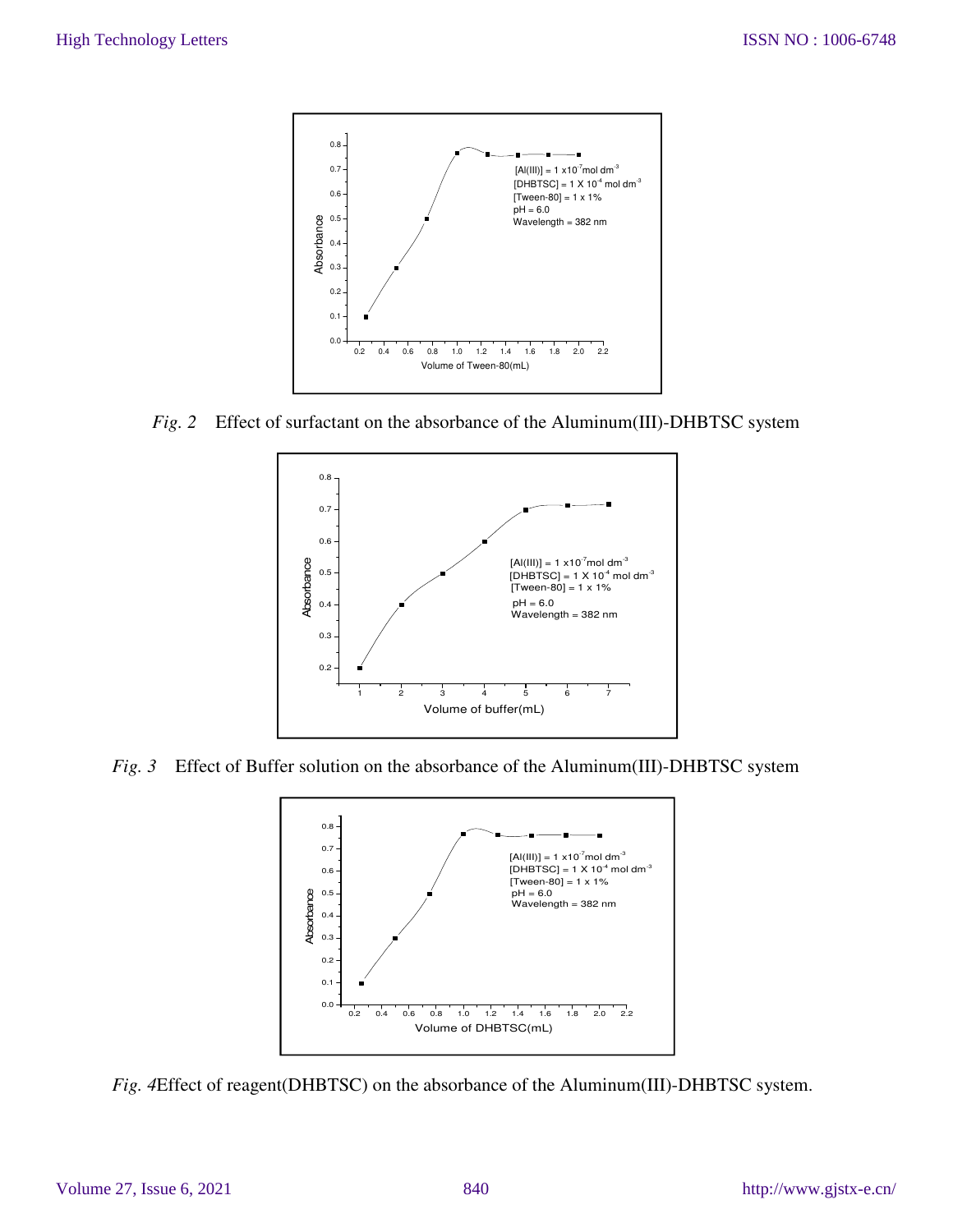

*Fig. 5* Calibration graph



*Fig. 6* Job`s curve